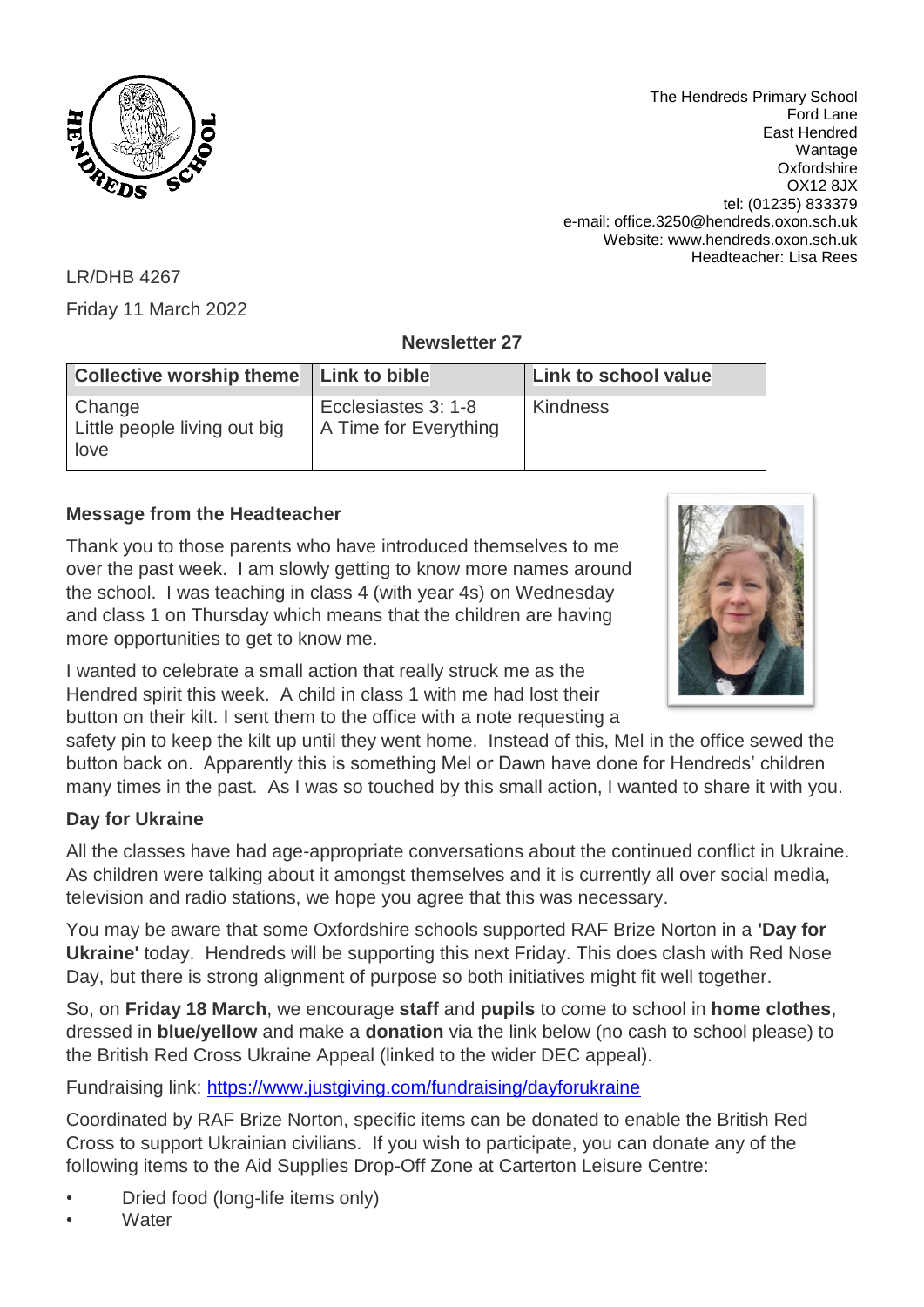- First Aid Supplies
- Toiletries & Sanitary Items
- Warm Clothes & Underwear (only good condition/unused & clean)
- Sleeping Bags (no duvets or pillows)
- Children's toys (small items only; pens/colouring books/small teddies etc.)

West Oxfordshire District Council have agreed to open Carterton Leisure Centre (Broadshires Way, Carterton, OX18 1AA) between Wednesday 9th March – Friday 18th March to receive donated items. Drop-offs can be made between 6.00am and 10.00pm on a daily basis (including weekends), and the collection period will close at 12 noon on Friday 18th March. This will be essentially a self-service drop-off, but at times will be manned by volunteers who will visit numerous times per day to take away aid supply donations and temporarily store them prior to onwards transport to Europe.

### **Bake Sale**

Eva (class 4) is organising a whole school bake sale on Monday, 4th April. Children need to bring their cupcakes/cakes decorated in an Easter theme. Mrs May and Mr Richards will be judging all entries with a prize for the winner from each class. The cakes will be sold after school on the playground. Children will need to bring cash with them to purchase the cakes. The proceeds from the sale will go to Ukraine Disaster Recovery Fund and the British Heart Foundation.

### **Log area**

Those of you who come into the playground will have noticed the groundsworks in the log area which was a project that over ran from the half term. The work has finished and the children will, with adult supervision, be able to use it again next week. The staff have been considering how this area might be developed to ensure that it can still be used creatively and safely e.g. some of the larger logs have been temporarily removed, class discussions about appropriate use of the smaller logs.

#### **Staff news**

- We are thrilled to announce that **Danielle Bath** will be starting with us as a teaching assistant on Monday. She will be supporting children in class 5 each morning and will support across the school in the afternoons.
- On Saturday, 5th March, **Mrs Marshall** celebrated her post-covid wedding 2.0. She has kindly agreed for us to share these photos below of this 'happily ever after' party.